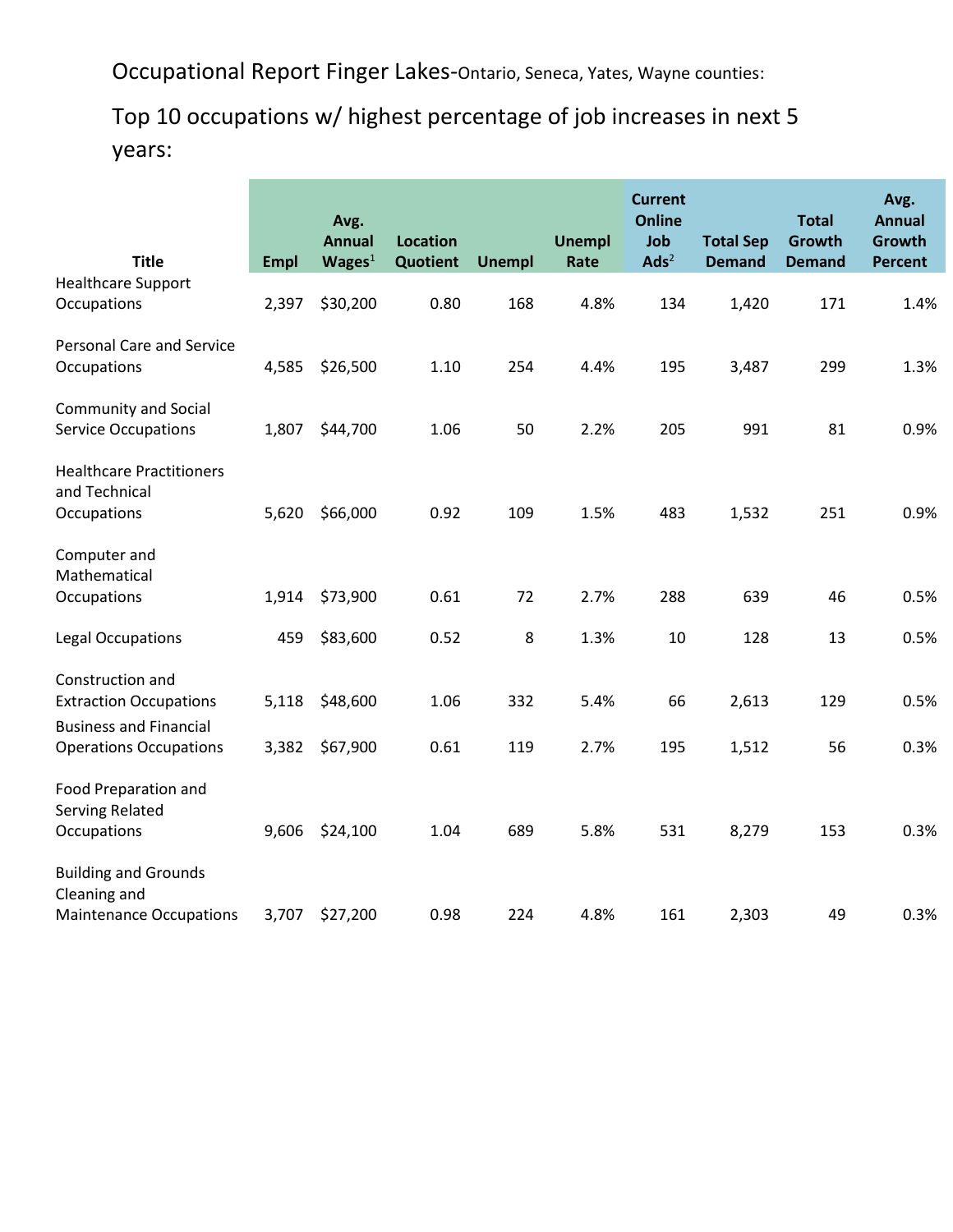Top 10 occupations w/ highest number of separation demand in next 5 years:

| <b>Title</b>               | <b>Empl</b> | Avg.<br><b>Annual</b><br>Wages <sup>1</sup> | <b>Location</b><br>Quotient | <b>Unempl</b> | <b>Unempl</b><br>Rate | <b>Current</b><br><b>Online</b><br>Job<br>$\mathbf{Ads}^2$ | <b>Total</b><br><b>Sep</b><br><b>Demand</b> | <b>Total</b><br>Growth<br><b>Demand</b> | Avg.<br><b>Annual</b><br>Growth<br><b>Percent</b> |
|----------------------------|-------------|---------------------------------------------|-----------------------------|---------------|-----------------------|------------------------------------------------------------|---------------------------------------------|-----------------------------------------|---------------------------------------------------|
| Sales and                  |             |                                             |                             |               |                       |                                                            |                                             |                                         |                                                   |
| Related                    |             |                                             |                             |               |                       |                                                            |                                             |                                         |                                                   |
| Occupations                | 12,476      | \$35,300                                    | 1.13                        | 571           | 3.9%                  | 1,126                                                      | 8,647                                       | $-125$                                  | $-0.2%$                                           |
| Food                       |             |                                             |                             |               |                       |                                                            |                                             |                                         |                                                   |
| Preparation                |             |                                             |                             |               |                       |                                                            |                                             |                                         |                                                   |
| and Serving                |             |                                             |                             |               |                       |                                                            |                                             |                                         |                                                   |
| Related                    |             |                                             |                             |               |                       |                                                            |                                             |                                         |                                                   |
| Occupations                | 9,606       | \$24,100                                    | 1.04                        | 689           | 5.8%                  | 531                                                        | 8,279                                       | 153                                     | 0.3%                                              |
| Office and                 |             |                                             |                             |               |                       |                                                            |                                             |                                         |                                                   |
| Administrative             |             |                                             |                             |               |                       |                                                            |                                             |                                         |                                                   |
| Support                    |             |                                             |                             |               |                       |                                                            |                                             |                                         |                                                   |
| Occupations                | 13,621      | \$35,700                                    | 0.86                        | 762           | 4.2%                  | 674                                                        | 7,366                                       | $-399$                                  | $-0.6%$                                           |
| Production                 |             |                                             |                             |               |                       |                                                            |                                             |                                         |                                                   |
| Occupations                | 8,573       | \$37,300                                    | 1.32                        | 522           | 5.1%                  | 323                                                        | 4,466                                       | $-551$                                  | $-1.3%$                                           |
| Transportation             |             |                                             |                             |               |                       |                                                            |                                             |                                         |                                                   |
| and Material               |             |                                             |                             |               |                       |                                                            |                                             |                                         |                                                   |
| Moving                     |             |                                             |                             |               |                       |                                                            |                                             |                                         |                                                   |
| Occupations                | 6,251       | \$34,500                                    | 0.86                        | 408           | 5.2%                  | 322                                                        | 3,693                                       | $-28$                                   | $-0.1%$                                           |
| <b>Personal Care</b>       |             |                                             |                             |               |                       |                                                            |                                             |                                         |                                                   |
| and Service<br>Occupations | 4,585       | \$26,500                                    | 1.10                        | 254           | 4.4%                  | 195                                                        | 3,487                                       | 299                                     | 1.3%                                              |
| Education,                 |             |                                             |                             |               |                       |                                                            |                                             |                                         |                                                   |
| Training, and              |             |                                             |                             |               |                       |                                                            |                                             |                                         |                                                   |
| Library                    |             |                                             |                             |               |                       |                                                            |                                             |                                         |                                                   |
| Occupations                | 8,066       | \$53,900                                    | 1.34                        | 445           | 4.6%                  | 199                                                        | 3,401                                       | 56                                      | 0.1%                                              |
| Construction               |             |                                             |                             |               |                       |                                                            |                                             |                                         |                                                   |
| and Extraction             |             |                                             |                             |               |                       |                                                            |                                             |                                         |                                                   |
| Occupations                | 5,118       | \$48,600                                    | 1.06                        | 332           | 5.4%                  | 66                                                         | 2,613                                       | 129                                     | 0.5%                                              |
| Management                 |             |                                             |                             |               |                       |                                                            |                                             |                                         |                                                   |
| Occupations                | 6,736       | \$106,400                                   | 1.04                        | 116           | 1.5%                  | 269                                                        | 2,554                                       | 32                                      | 0.1%                                              |
| <b>Building and</b>        |             |                                             |                             |               |                       |                                                            |                                             |                                         |                                                   |
| Grounds                    |             |                                             |                             |               |                       |                                                            |                                             |                                         |                                                   |
| Cleaning and               |             |                                             |                             |               |                       |                                                            |                                             |                                         |                                                   |
| Maintenance                |             |                                             |                             |               |                       |                                                            |                                             |                                         |                                                   |
| Occupations                | 3,707       | \$27,200                                    | 0.98                        | 224           | 4.8%                  | 161                                                        | 2,303                                       | 49                                      | 0.3%                                              |
| Installation,              |             |                                             |                             |               |                       |                                                            |                                             |                                         |                                                   |
| Maintenance,               |             |                                             |                             |               |                       |                                                            |                                             |                                         |                                                   |
| and Repair                 |             |                                             |                             |               |                       |                                                            |                                             |                                         |                                                   |
| Occupations                | 4,139       | \$44,500                                    | 1.01                        | 157           | 3.1%                  | 220                                                        | 1,933                                       | 20                                      | 0.1%                                              |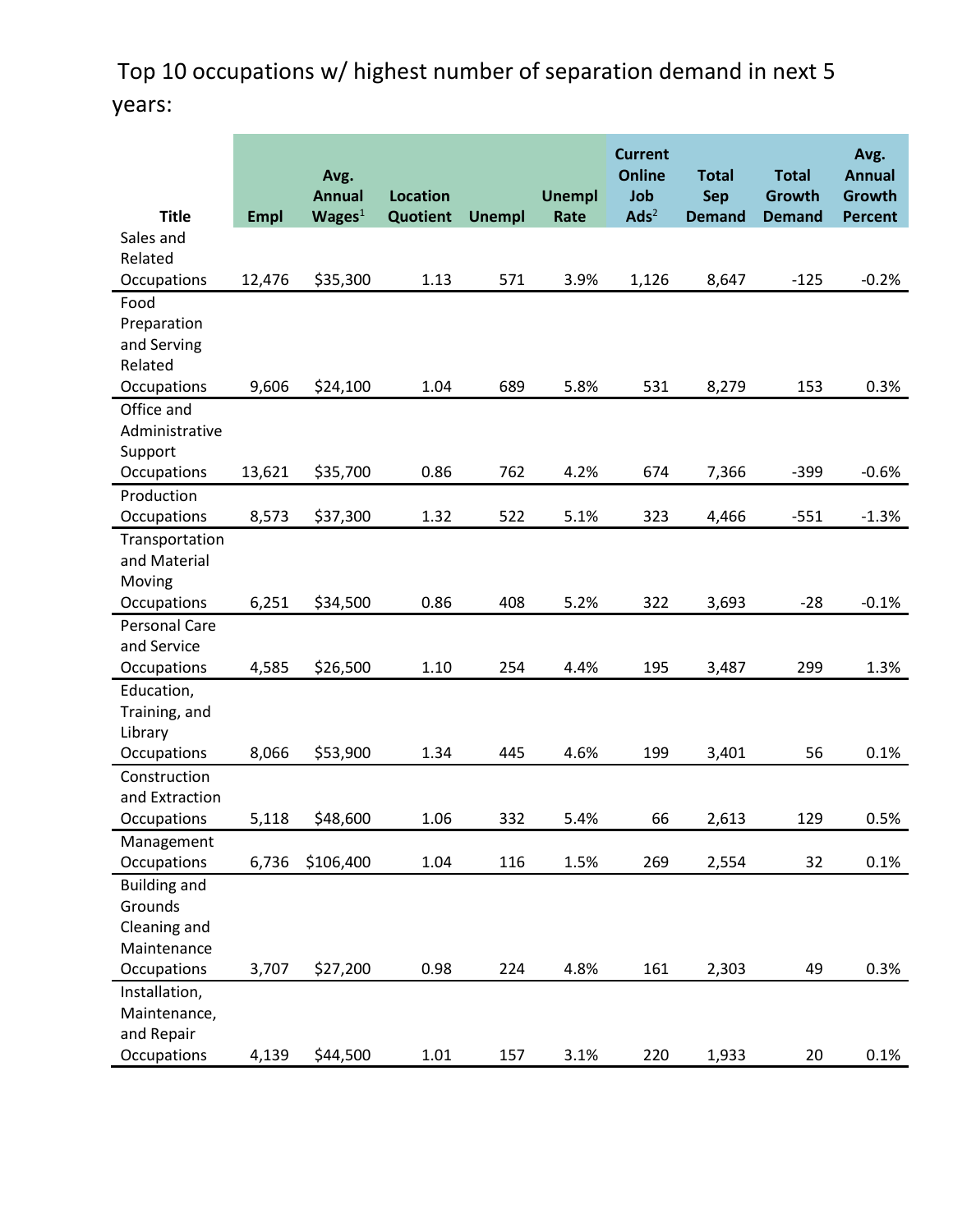## Top Occupations w/ highest wages. (Average wage- \$45,100)

|                          |             | Avg.                                |                             |               |                       | <b>Current</b><br><b>Online</b> | <b>Total</b>                | <b>Total</b>            | Avg.<br><b>Annual</b> |
|--------------------------|-------------|-------------------------------------|-----------------------------|---------------|-----------------------|---------------------------------|-----------------------------|-------------------------|-----------------------|
| <b>Title</b>             |             | <b>Annual</b><br>Wages <sup>1</sup> | <b>Location</b><br>Quotient | <b>Unempl</b> | <b>Unempl</b><br>Rate | Job<br>$\mathbf{Ads}^2$         | <b>Sep</b><br><b>Demand</b> | Growth<br><b>Demand</b> | Growth                |
| Management               | <b>Empl</b> |                                     |                             |               |                       |                                 |                             |                         | Percent               |
| Occupations              | 6,736       | \$106,400                           | 1.04                        | 116           | 1.5%                  | 269                             | 2,554                       | 32                      | 0.1%                  |
| Legal                    |             |                                     |                             |               |                       |                                 |                             |                         |                       |
| Occupations              | 459         | \$83,600                            | 0.52                        | 8             | 1.3%                  | 10                              | 128                         | 13                      | 0.5%                  |
| Architecture and         |             |                                     |                             |               |                       |                                 |                             |                         |                       |
| Engineering              |             |                                     |                             |               |                       |                                 |                             |                         |                       |
| Occupations              | 1,959       | \$76,000                            | 1.08                        | 58            | 2.5%                  | 144                             | 678                         | $-41$                   | $-0.4%$               |
| Computer and             |             |                                     |                             |               |                       |                                 |                             |                         |                       |
| Mathematical             |             |                                     |                             |               |                       |                                 |                             |                         |                       |
| Occupations              | 1,914       | \$73,900                            | 0.61                        | 72            | 2.7%                  | 288                             | 639                         | 46                      | 0.5%                  |
| <b>Business and</b>      |             |                                     |                             |               |                       |                                 |                             |                         |                       |
| Financial                |             |                                     |                             |               |                       |                                 |                             |                         |                       |
| Operations               |             |                                     |                             |               |                       |                                 |                             |                         |                       |
| Occupations              | 3,382       | \$67,900                            | 0.61                        | 119           | 2.7%                  | 195                             | 1,512                       | 56                      | 0.3%                  |
| Healthcare               |             |                                     |                             |               |                       |                                 |                             |                         |                       |
| Practitioners and        |             |                                     |                             |               |                       |                                 |                             |                         |                       |
| Technical                |             |                                     |                             |               |                       |                                 |                             |                         |                       |
| Occupations              | 5,620       | \$66,000                            | 0.92                        | 109           | 1.5%                  | 483                             | 1,532                       | 251                     | 0.9%                  |
| Life, Physical,          |             |                                     |                             |               |                       |                                 |                             |                         |                       |
| and Social               |             |                                     |                             |               |                       |                                 |                             |                         |                       |
| Science                  |             |                                     |                             |               |                       |                                 |                             |                         |                       |
| Occupations              | 590         | \$60,500                            | 0.68                        | 21            | 2.7%                  | 32                              | 265                         | $\overline{7}$          | 0.2%                  |
| Education,               |             |                                     |                             |               |                       |                                 |                             |                         |                       |
| Training, and<br>Library |             |                                     |                             |               |                       |                                 |                             |                         |                       |
| Occupations              | 8,066       | \$53,900                            | 1.34                        | 445           | 4.6%                  | 199                             | 3,401                       | 56                      | 0.1%                  |
| Protective               |             |                                     |                             |               |                       |                                 |                             |                         |                       |
| Service                  |             |                                     |                             |               |                       |                                 |                             |                         |                       |
| Occupations              | 2,860       | \$53,300                            | 1.24                        | 89            | 2.7%                  | 46                              | 1,404                       | $-40$                   | $-0.3%$               |
| Construction and         |             |                                     |                             |               |                       |                                 |                             |                         |                       |
| Extraction               |             |                                     |                             |               |                       |                                 |                             |                         |                       |
| Occupations              | 5,118       | \$48,600                            | 1.06                        | 332           | 5.4%                  | 66                              | 2,613                       | 129                     | 0.5%                  |